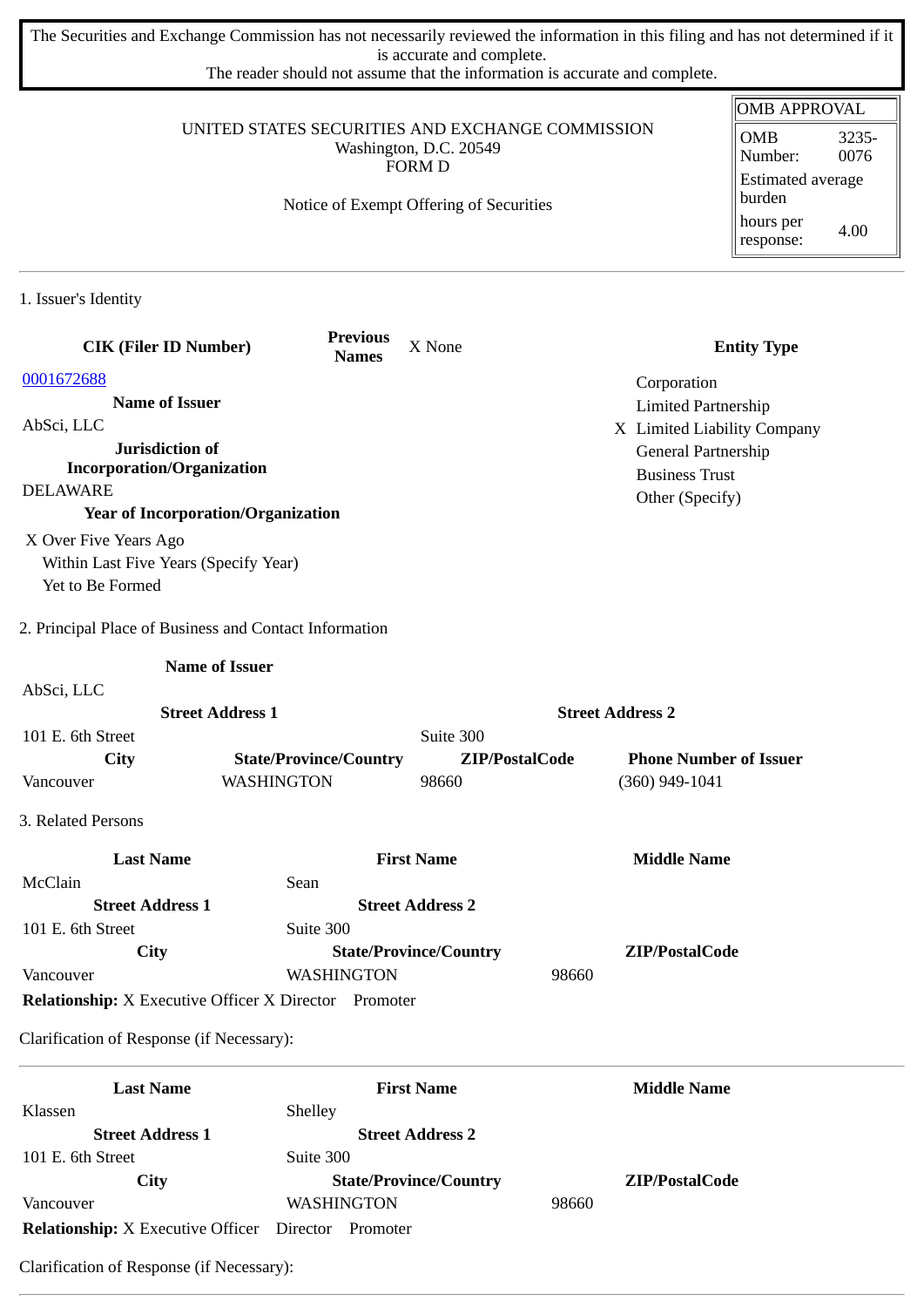| <b>Last Name</b>                                           | <b>First Name</b>                            | <b>Middle Name</b> |
|------------------------------------------------------------|----------------------------------------------|--------------------|
| Jonasson                                                   | Zach                                         |                    |
| <b>Street Address 1</b>                                    | <b>Street Address 2</b>                      |                    |
| 101 E. 6th Street                                          | Suite 300                                    |                    |
| City                                                       | <b>State/Province/Country</b>                | ZIP/PostalCode     |
| Vancouver                                                  | WASHINGTON                                   | 98660              |
| <b>Relationship:</b> Executive Officer X Director Promoter |                                              |                    |
| Clarification of Response (if Necessary):                  |                                              |                    |
| <b>Last Name</b>                                           | <b>First Name</b>                            | <b>Middle Name</b> |
| Lawlis                                                     | <b>Bryan</b>                                 |                    |
| <b>Street Address 1</b>                                    | <b>Street Address 2</b>                      |                    |
| 101 E. 6th Street                                          | Suite 300                                    |                    |
| City                                                       | <b>State/Province/Country</b>                | ZIP/PostalCode     |
| Vancouver                                                  | WASHINGTON                                   | 98660              |
| <b>Relationship:</b> Executive Officer X Director Promoter |                                              |                    |
| Clarification of Response (if Necessary):                  |                                              |                    |
| <b>Last Name</b>                                           | <b>First Name</b>                            | <b>Middle Name</b> |
| Gold                                                       | Daniel                                       |                    |
| <b>Street Address 1</b>                                    | <b>Street Address 2</b>                      |                    |
| 101 E. 6th Street                                          | Suite 300                                    |                    |
| <b>City</b>                                                | <b>State/Province/Country</b>                | ZIP/PostalCode     |
| Vancouver                                                  | WASHINGTON                                   | 98660              |
| <b>Relationship:</b> Executive Officer X Director Promoter |                                              |                    |
| Clarification of Response (if Necessary):                  |                                              |                    |
| <b>Last Name</b>                                           | <b>First Name</b>                            | <b>Middle Name</b> |
| Mahler                                                     | Gustavo                                      |                    |
| <b>Street Address 1</b>                                    | <b>Street Address 2</b>                      |                    |
| 101 E. 6th Street                                          | Suite 300                                    |                    |
| City                                                       | <b>State/Province/Country</b>                | ZIP/PostalCode     |
| Vancouver                                                  | <b>WASHINGTON</b>                            | 98660              |
| <b>Relationship:</b>                                       | <b>Executive Officer X Director Promoter</b> |                    |
| Clarification of Response (if Necessary):                  |                                              |                    |
| 4. Industry Group                                          |                                              |                    |
| Agriculture                                                | <b>Health Care</b>                           | Retailing          |
| <b>Banking &amp; Financial Services</b>                    | X Biotechnology                              |                    |
| <b>Commercial Banking</b>                                  | <b>Health Insurance</b>                      | Restaurants        |
| Insurance                                                  |                                              | Technology         |
|                                                            | Hospitals & Physicians                       | Computers          |

 Pharmaceuticals Other Health Care

 Manufacturing Real Estate

> Commercial Construction

REITS & Finance

 Investment Banking Pooled Investment Fund

Investing

Is the issuer registered as an investment company under the Investment Company Act of 1940?

Yes No Other Banking & Financial Services

**Computers**  Telecommunications Other Technology Travel Airlines & Airports Lodging & Conventions Tourism & Travel Services Other Travel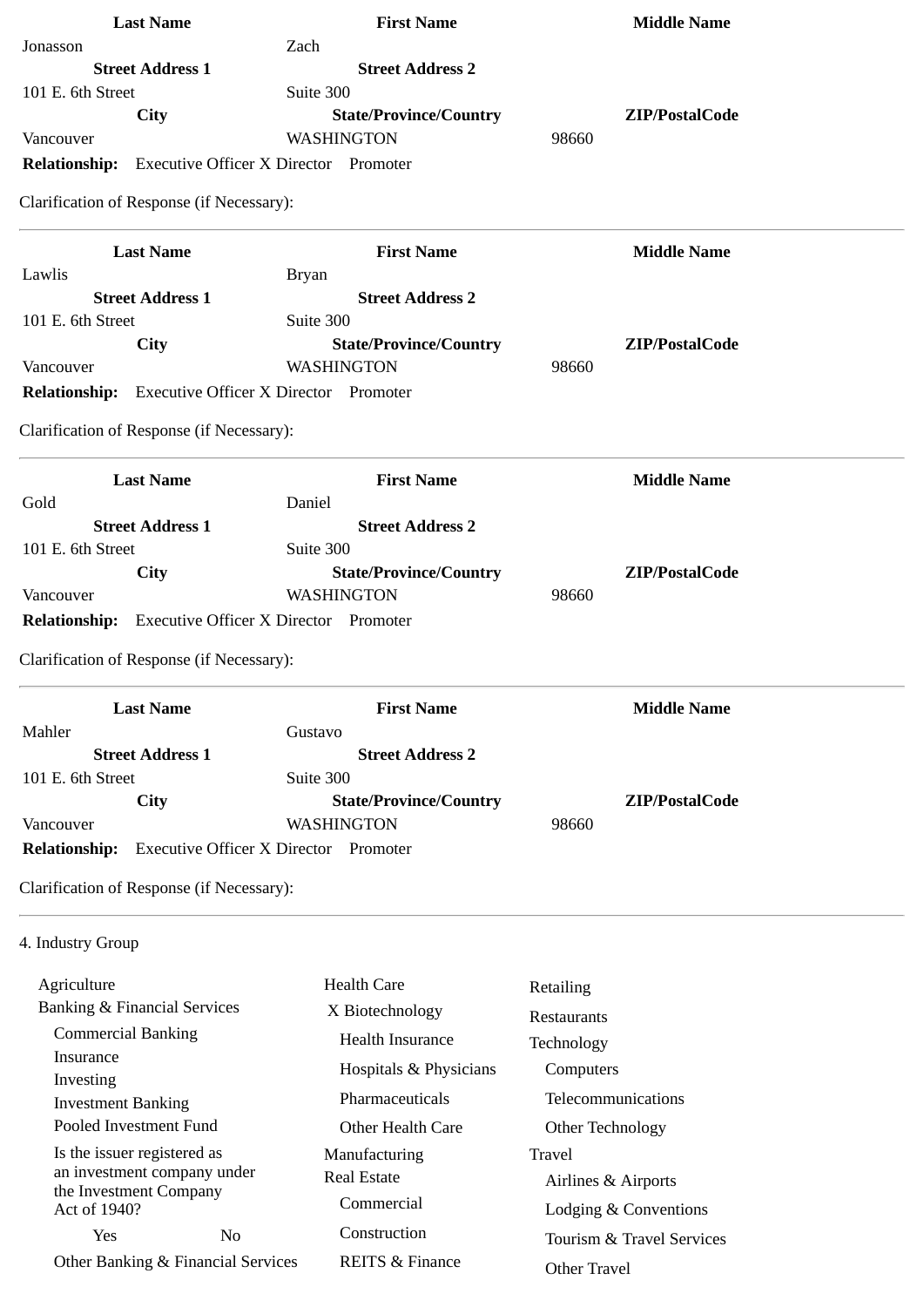Business Services Energy Coal Mining Electric Utilities Energy Conservation Environmental Services Oil & Gas Other Energy Residential Other Real Estate **Other** 

## **Revenue Range OR Aggregate Net Asset Value Range** No Revenues No Aggregate Net Asset Value  $$1 - $1,000,000$   $$1 - $5,000,000$ X \$1,000,001 - \$5,000,000 \$5,000,001 - \$25,000,000 \$5,000,001 -  $$25,000,001 - $50,000,000$ <br> $$25,000,000$ \$25,000,001 -  $$100,000,001 =$ <br> $$100,000,000$  Over \$100,000,000 Over \$100,000,000 Decline to Disclose Decline to Disclose Not Applicable Not Applicable

6. Federal Exemption(s) and Exclusion(s) Claimed (select all that apply)

|                                           | <b>Investment Company Act Section 3(c)</b> |                    |  |
|-------------------------------------------|--------------------------------------------|--------------------|--|
| Rule $504(b)(1)$ (not (i), (ii) or (iii)) | Section $3(c)(1)$                          | Section $3(c)(9)$  |  |
| Rule 504 (b) $(1)(i)$                     | Section $3(c)(2)$                          | Section $3(c)(10)$ |  |
| Rule 504 (b) $(1)(ii)$                    | Section $3(c)(3)$                          | Section $3(c)(11)$ |  |
| Rule 504 (b)(1)(iii)<br>X Rule 506(b)     | Section $3(c)(4)$                          | Section $3(c)(12)$ |  |
| Rule $506(c)$                             | Section $3(c)(5)$                          | Section $3(c)(13)$ |  |
| X Securities Act Section 4(a)(5)          | Section $3(c)(6)$                          | Section $3(c)(14)$ |  |
|                                           | Section $3(c)(7)$                          |                    |  |

7. Type of Filing

5. Issuer Size

- X New Notice Date of First Sale 2019-12-05 First Sale Yet to Occur Amendment
- 8. Duration of Offering

Does the Issuer intend this offering to last more than one year? Yes X No

9. Type(s) of Securities Offered (select all that apply)

| X Equity                                                                                       | Pooled Investment Fund Interests   |
|------------------------------------------------------------------------------------------------|------------------------------------|
| Debt                                                                                           | Tenant-in-Common Securities        |
| Option, Warrant or Other Right to Acquire Another Security                                     | <b>Mineral Property Securities</b> |
| Security to be Acquired Upon Exercise of Option, Warrant or<br>Other Right to Acquire Security | Other (describe)                   |

10. Business Combination Transaction

Is this offering being made in connection with a business combination transaction, such as a merger, acquisition or exchange offer?<br>a merger, acquisition or exchange offer?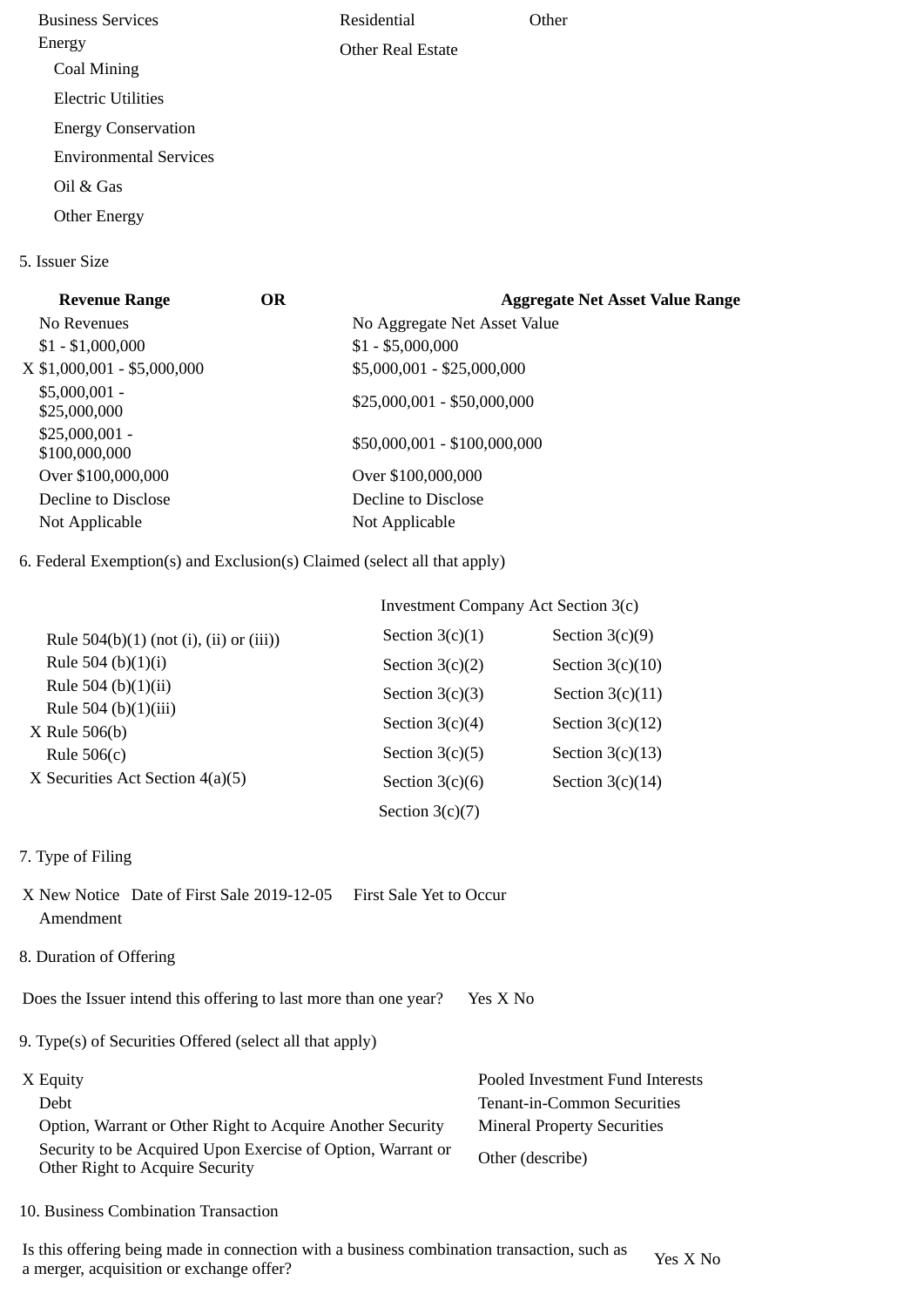Clarification of Response (if Necessary):

11. Minimum Investment

Minimum investment accepted from any outside investor \$10,000 USD

12. Sales Compensation

| Recipient                                                                                         |            | Recipient CRD Number X None                     |                 |
|---------------------------------------------------------------------------------------------------|------------|-------------------------------------------------|-----------------|
| None                                                                                              |            | None                                            |                 |
| (Associated) Broker or Dealer X None                                                              |            | (Associated) Broker or Dealer CRD Number X None |                 |
| None                                                                                              |            | None                                            |                 |
| <b>Street Address 1</b>                                                                           |            | <b>Street Address 2</b>                         |                 |
| None                                                                                              |            | None                                            |                 |
| City                                                                                              |            | State/Province/Country                          | ZIP/Postal Code |
| None                                                                                              |            | Unknown                                         | None            |
| State(s) of Solicitation (select all that apply)<br>Check "All States" or check individual States | All States | Foreign/non-US                                  |                 |
| <b>CALIFORNIA</b>                                                                                 |            |                                                 |                 |

| CALIFORNIA                  |
|-----------------------------|
| <b>DISTRICT OF COLUMBIA</b> |
| NORTH CAROLINA              |
| OREGON                      |
| WASHINGTON                  |

13. Offering and Sales Amounts

| <b>Total Offering Amount</b>                             | \$15,000,000 USD or Indefinite |  |
|----------------------------------------------------------|--------------------------------|--|
| <b>Total Amount Sold</b>                                 | \$10,360,013 USD               |  |
| Total Remaining to be Sold \$4,639,987 USD or Indefinite |                                |  |

Clarification of Response (if Necessary):

## 14. Investors

Select if securities in the offering have been or may be sold to persons who do not qualify as accredited investors, and enter the number of such non-accredited investors who already have invested in the offering. Regardless of whether securities in the offering have been or may be sold to persons who do not qualify as accredited investors, enter the total number of investors who already have invested in the offering:

15. Sales Commissions & Finder's Fees Expenses

Provide separately the amounts of sales commissions and finders fees expenses, if any. If the amount of an expenditure is not known, provide an estimate and check the box next to the amount.

 $|17$ 

| <b>Sales Commissions</b> | \$0 USD Estimate |
|--------------------------|------------------|
| Finders' Fees            | \$0 USD Estimate |

Clarification of Response (if Necessary):

16. Use of Proceeds

Provide the amount of the gross proceeds of the offering that has been or is proposed to be used for payments to any of the persons required to be named as executive officers, directors or promoters in response to Item 3 above. If the amount is unknown, provide an estimate and check the box next to the amount.

\$1,000,000 USD Estimate

Clarification of Response (if Necessary):

Signature and Submission